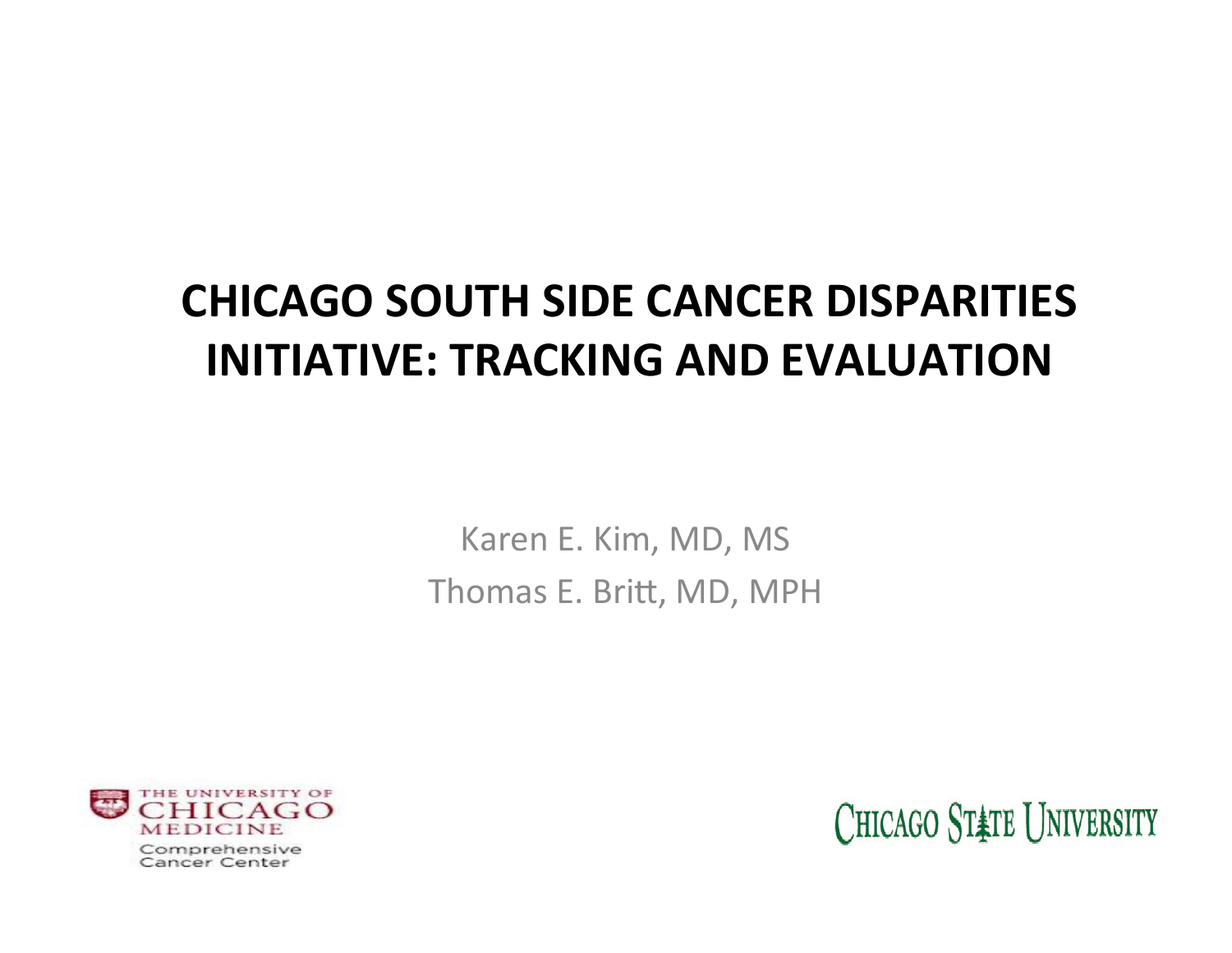# Program Background

• Program Goal:

To increase underrepresented minorities in the health care workforce to reduce health disparities and advance research pertinent to the local community.

- Program Partners:
	- $\checkmark$  The University of Chicago
	- $\checkmark$  Chicago State University
	- $\checkmark$  Chicago South Side Communities

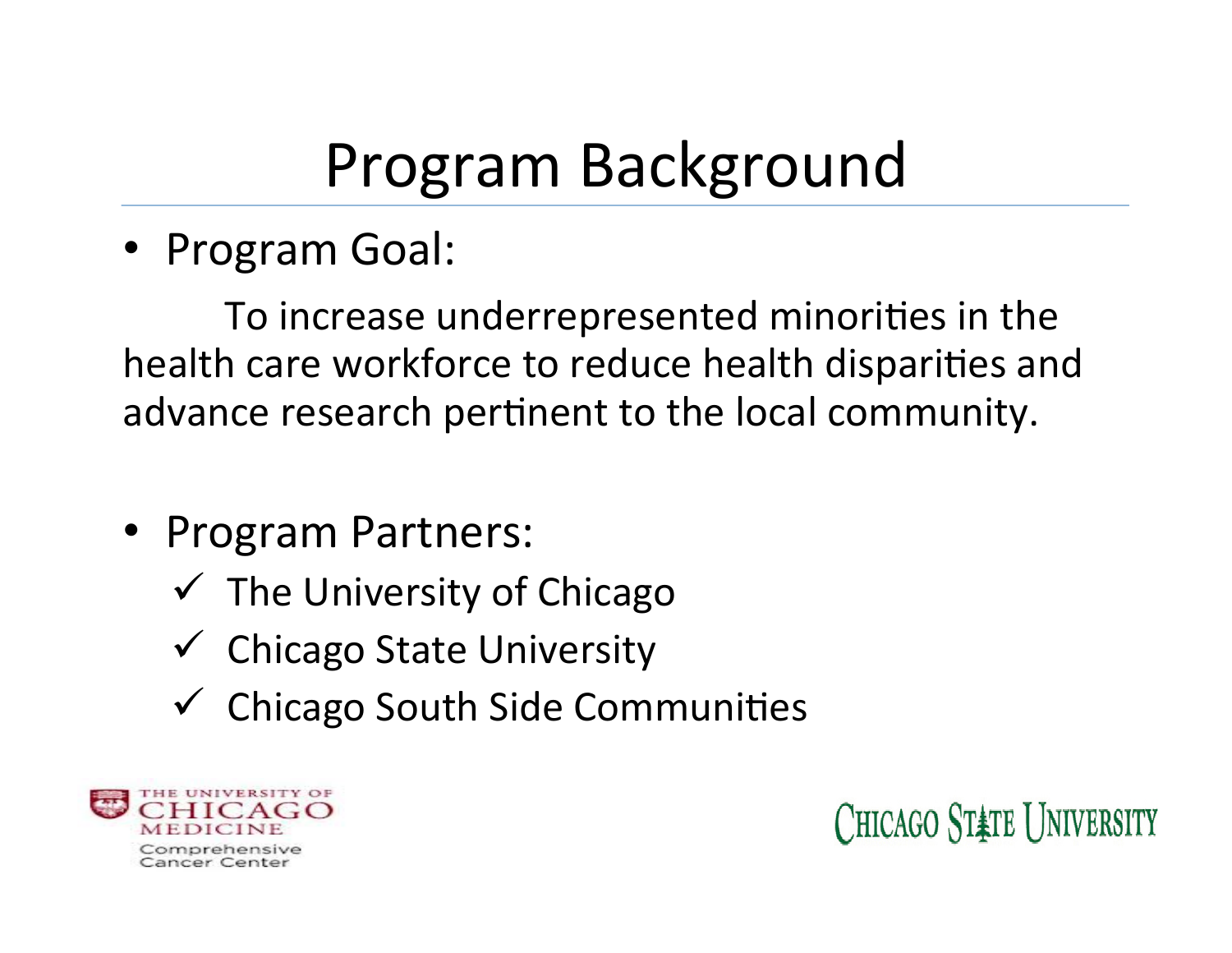# **Specific Aims**

- Aim 1: Create an Inter-University collaboration to develop, implement and evaluate cancer disparities curriculum to be integrated within selected Chicago State University's current MPH curriculum as well as University of Chicago Medicine Pritzker School of Medicine's (PSOM) curriculum
- **Aim 2:** Provide opportunities for community involvement through collaboratively developing and enhancing existing service learning sites (i.e., community organization) at both institutions
- Aim 3: Train MPH cohorts to engage service learning sites (i.e., community organization) in cancer prevention, health promotion and dissemination of cancer research
- Aim 4: Expand education and training beyond the 4-year grant period by utilizing an NCI mechanism, such as the Cancer Education Program (R25E), or other federal agency collaborative research training grant



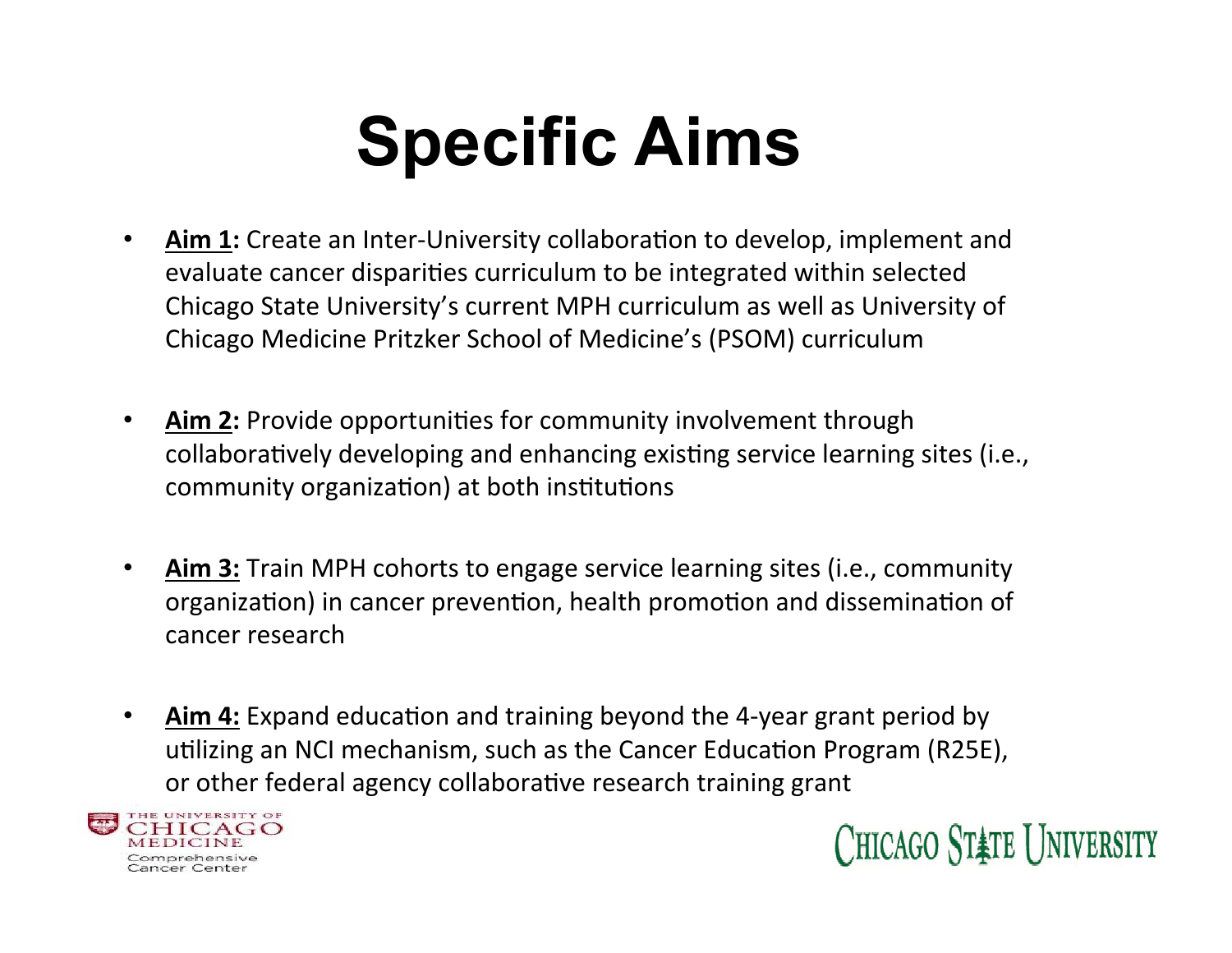

Comprehensive Cancer Center

ICAGO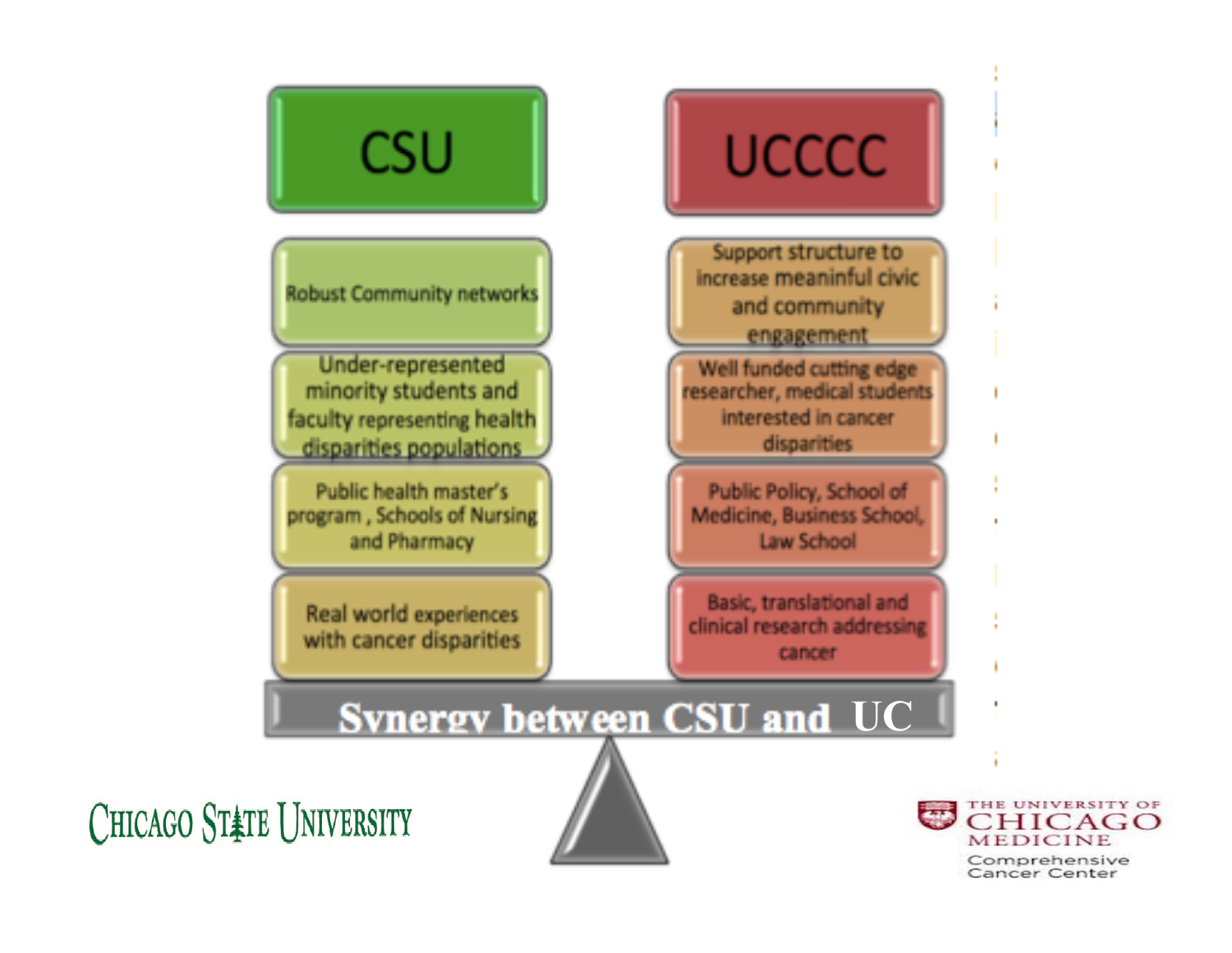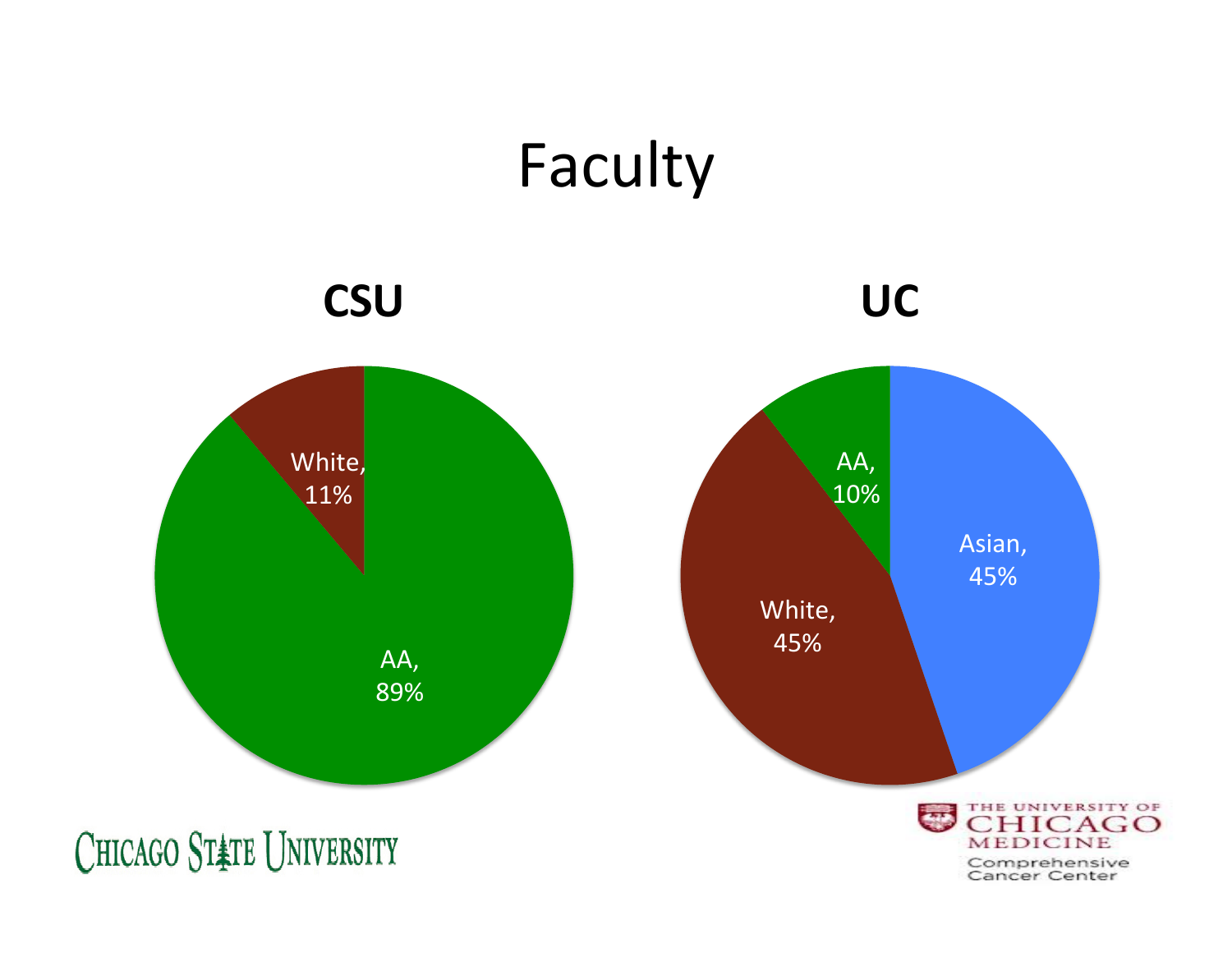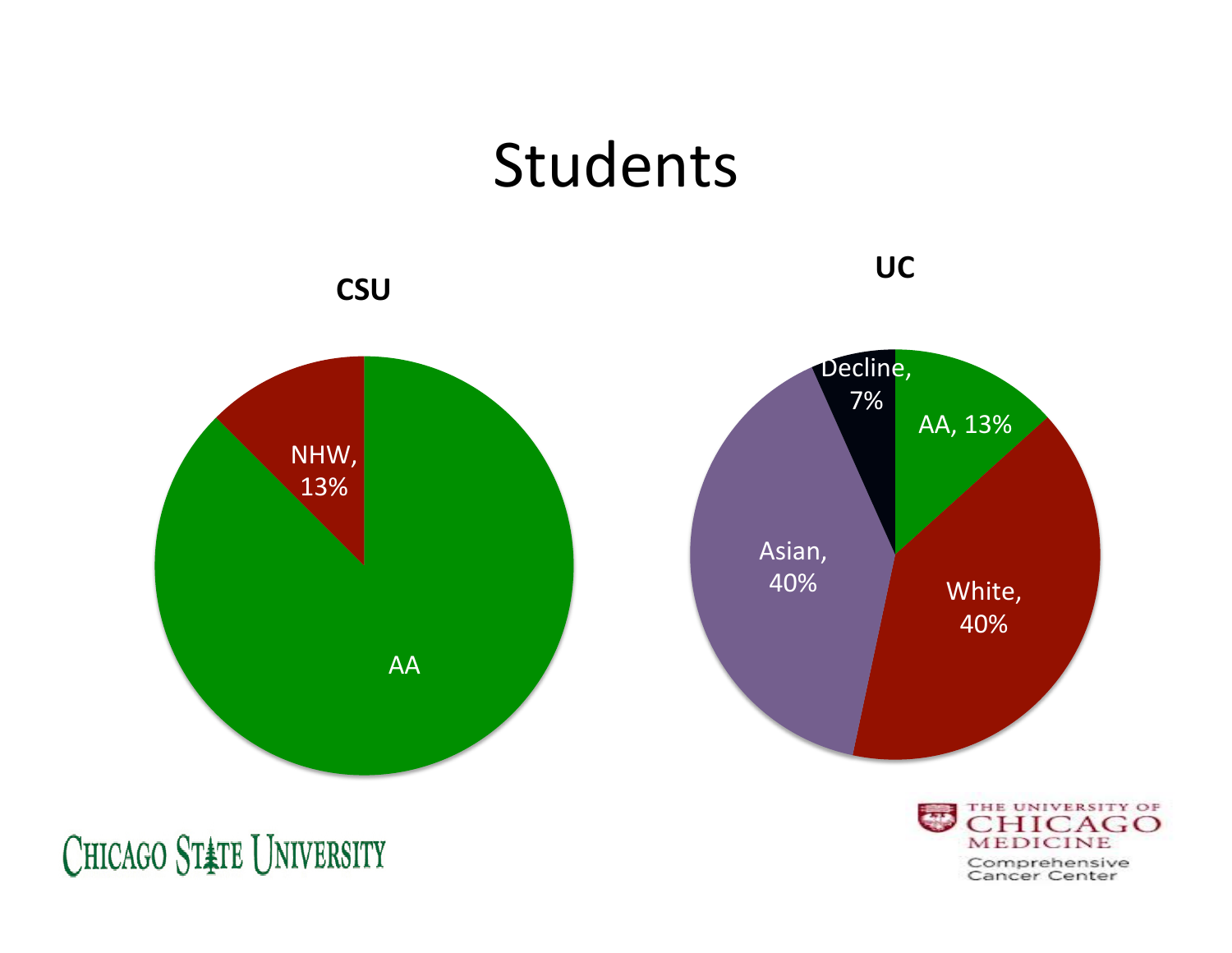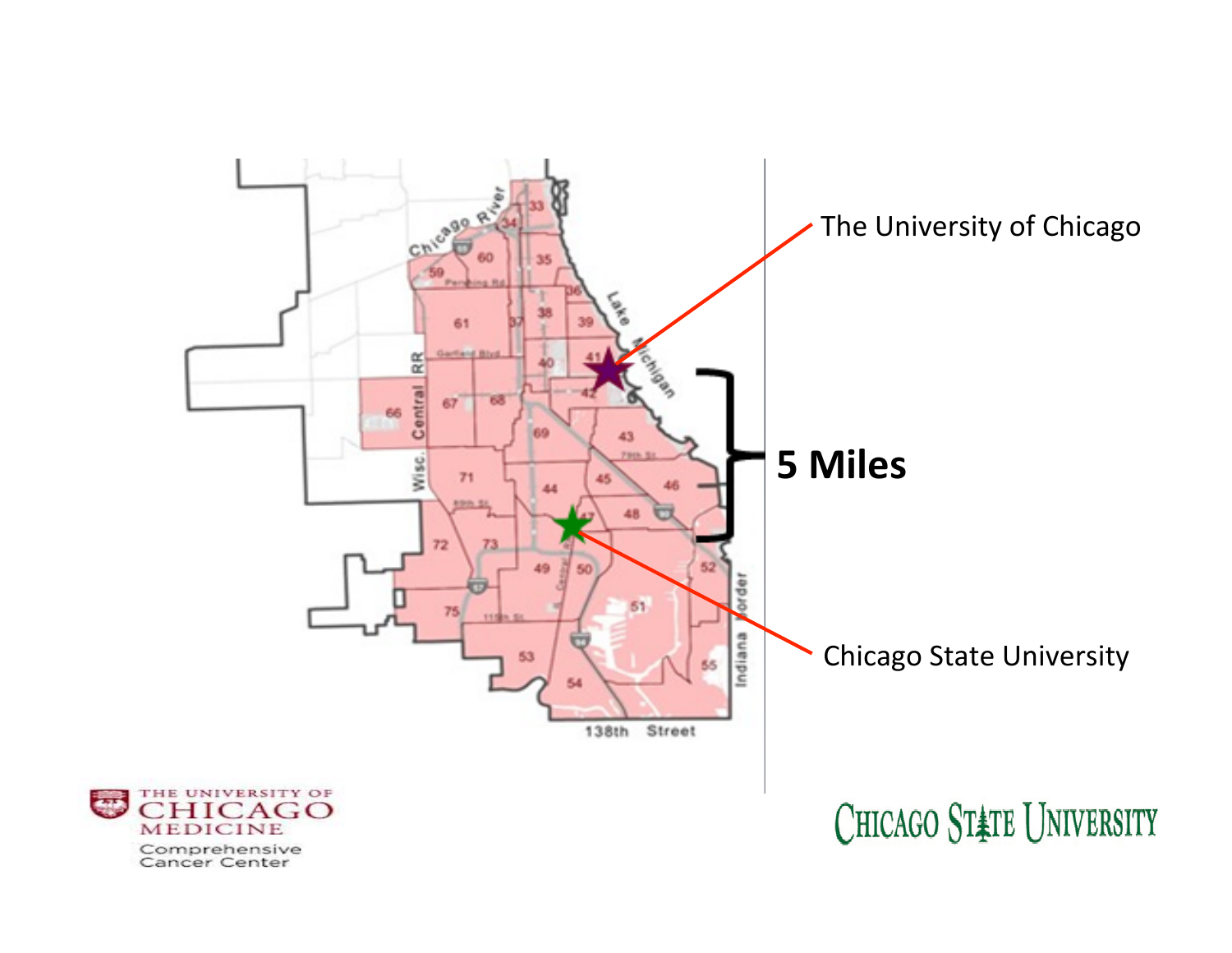### Social Cognitive Career Theory



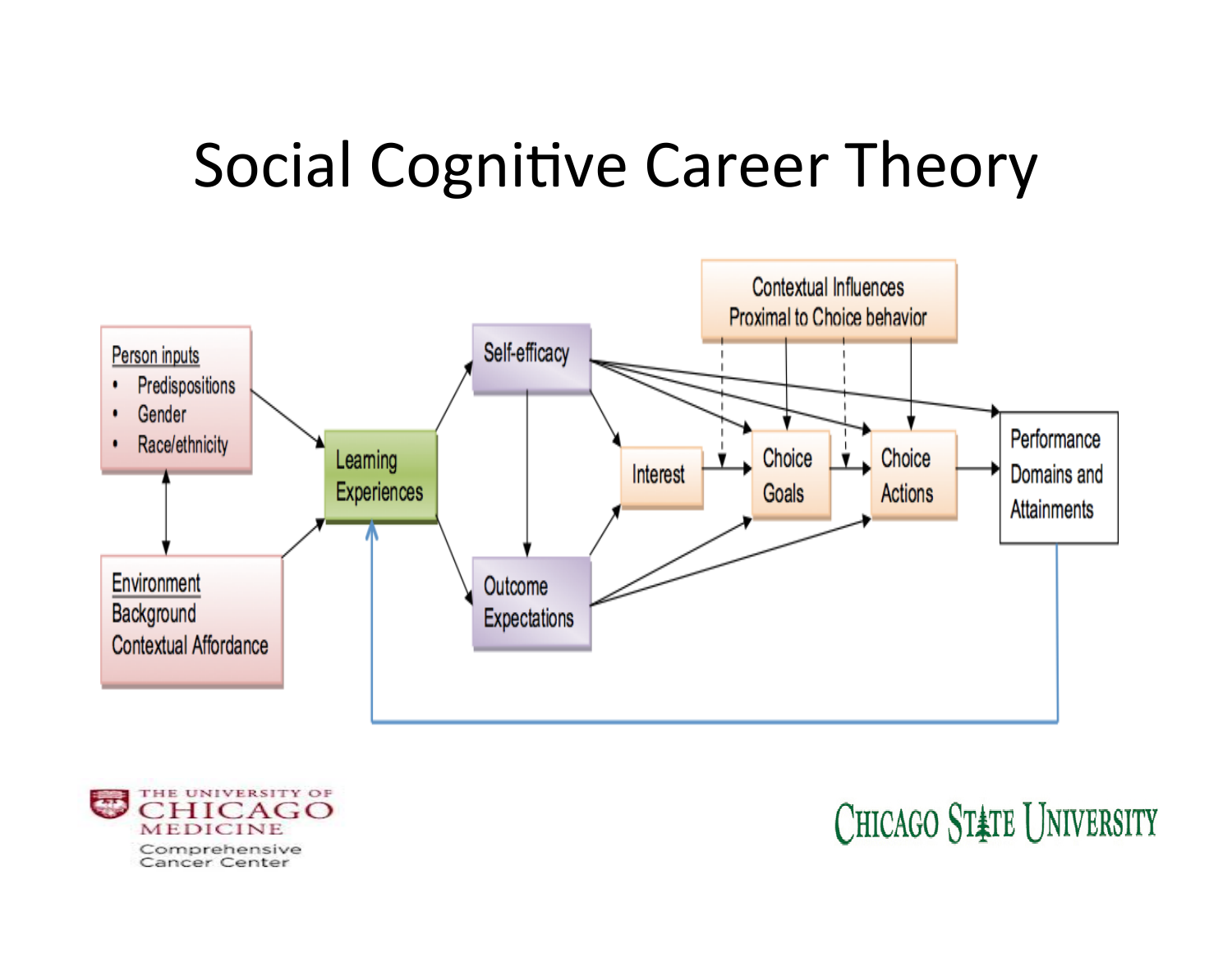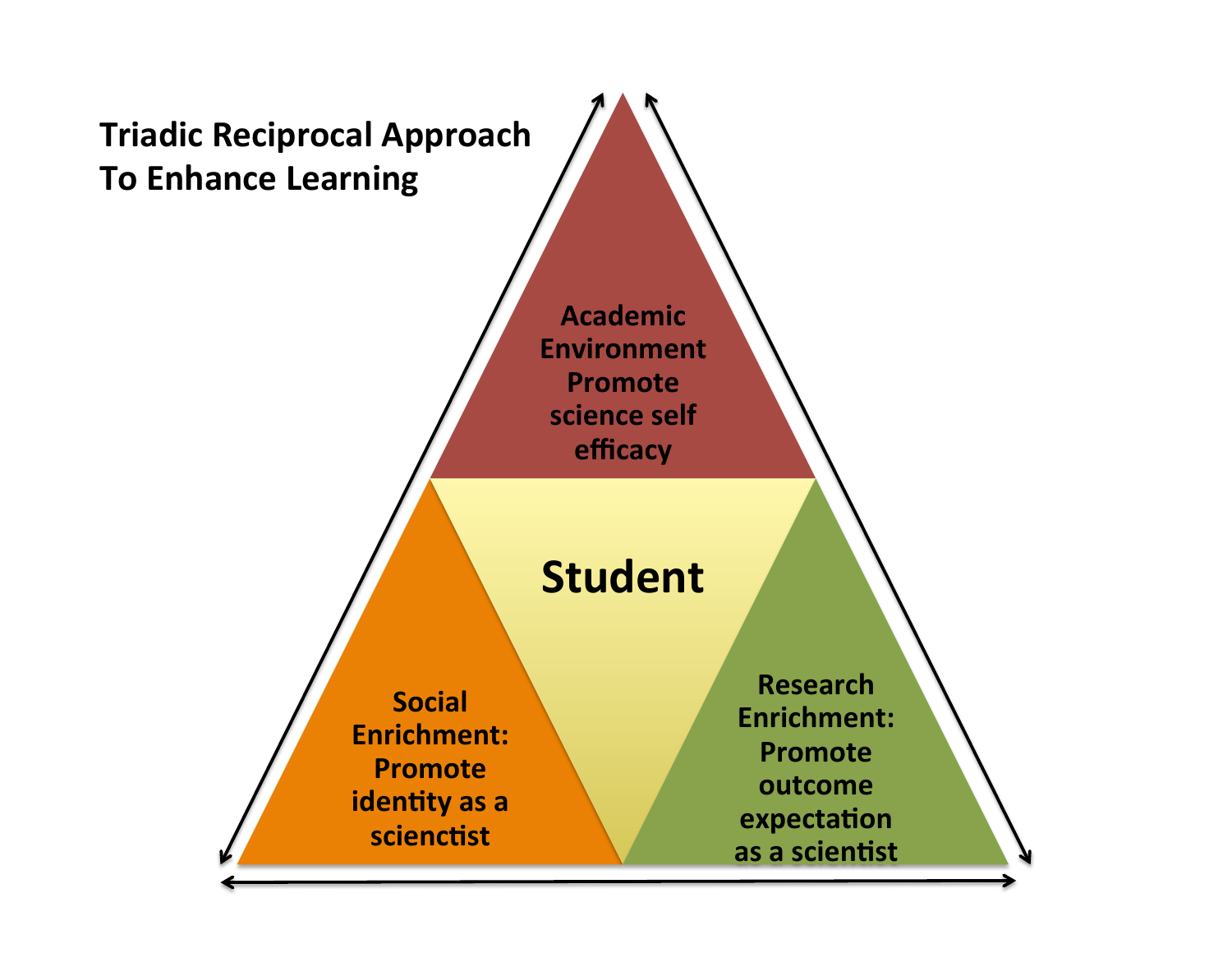## Program Evaluation

- Recruit talented students
- Foster cancer disparities interest
- Assess research/CBPR self efficacy
- Track student progress
- Assess faculty interest/engagement
- Evaluate program expectations

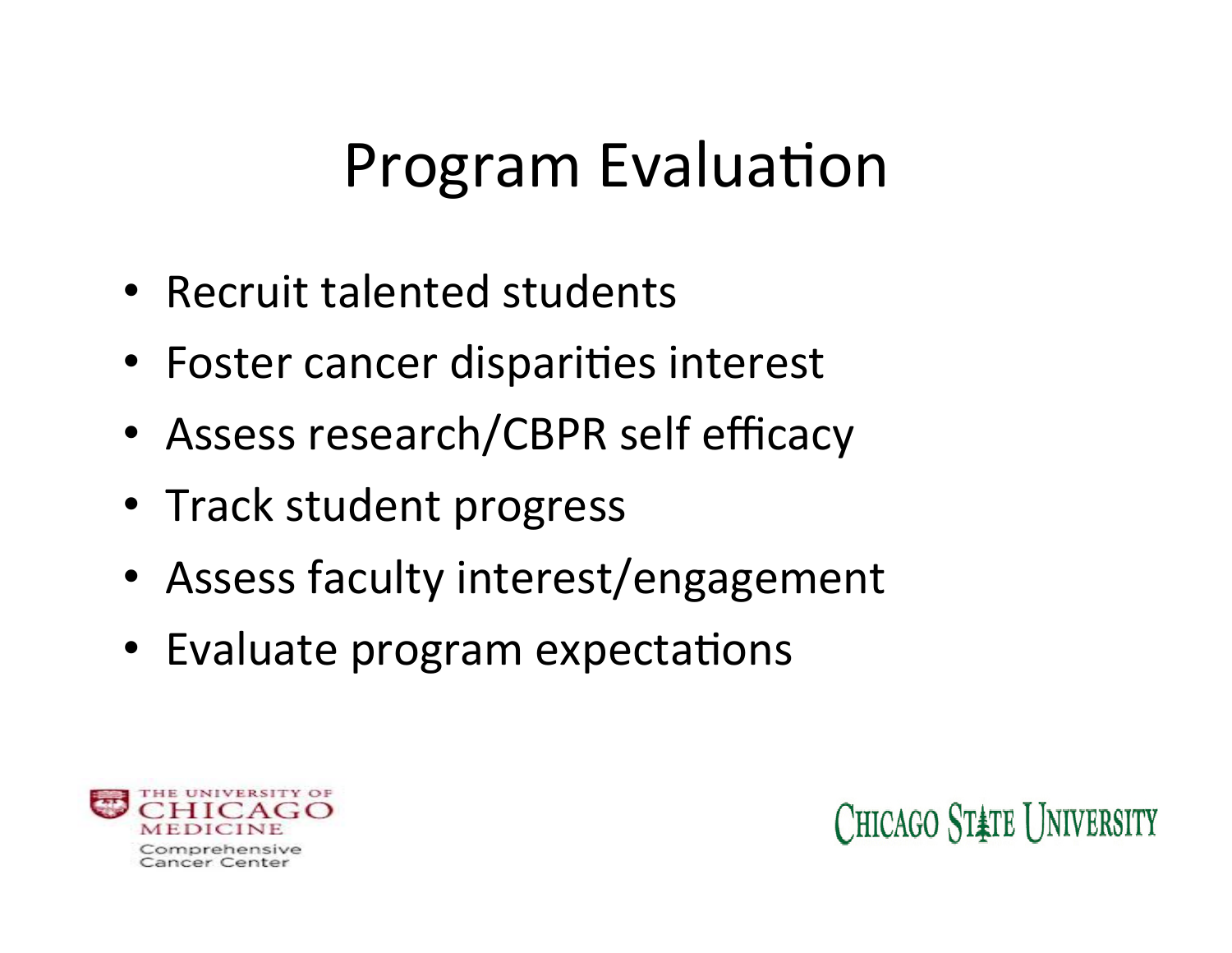### Outcome evaluations

- Educational trajectory/advancement
- Contributions to health equity
- Institutional impact

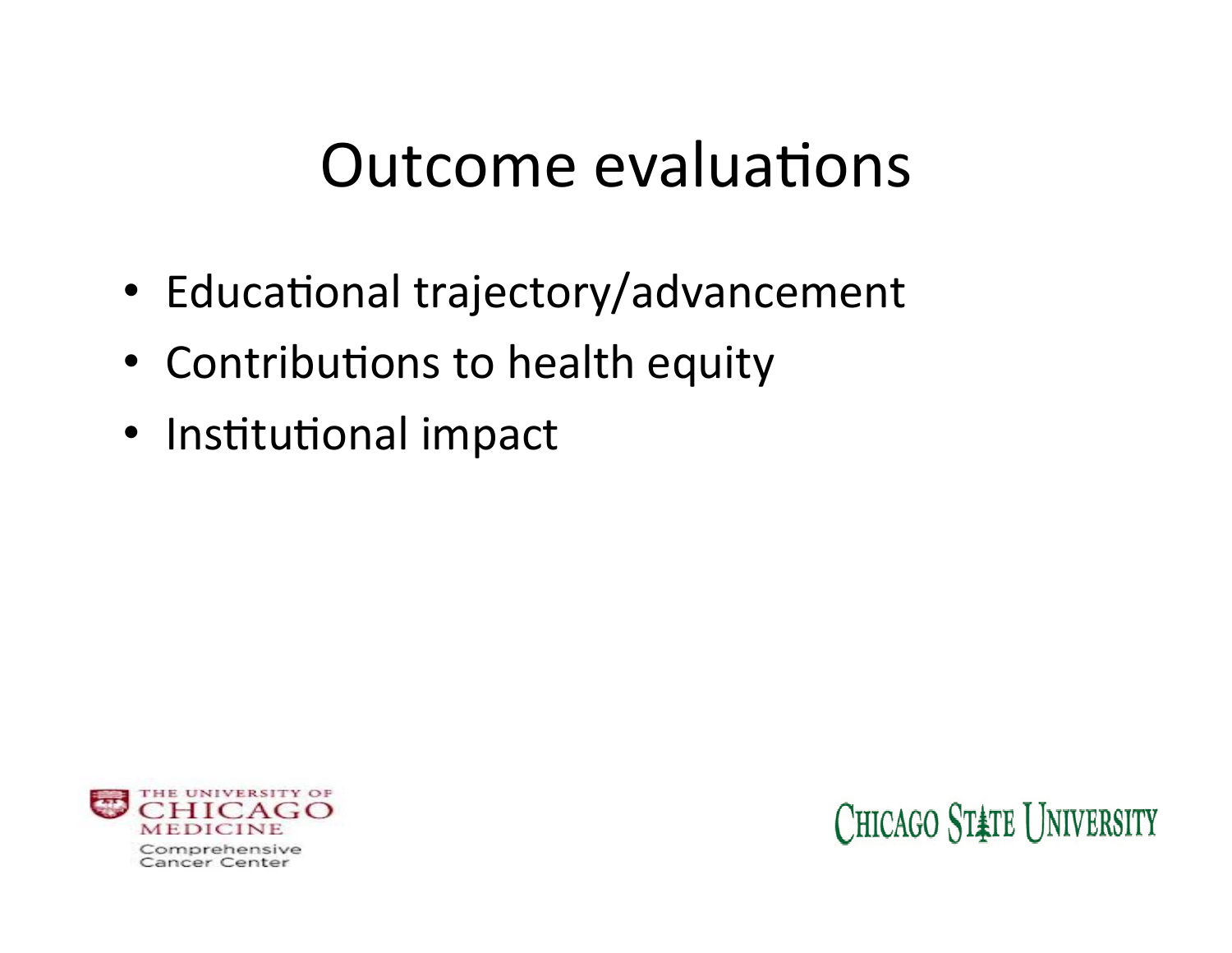### **Evaluation Map**

| <b>Short term</b>                                | Long term                                                                                                                                                        | <b>Process measures</b>                            |
|--------------------------------------------------|------------------------------------------------------------------------------------------------------------------------------------------------------------------|----------------------------------------------------|
| 1. Specialized<br>Knowledge and<br><b>Skills</b> | 1. Career success                                                                                                                                                | 1. Recruitment and<br>Enrollment                   |
| <b>Broad based knowledge</b><br>and skills       | Continue educational<br>pursuit in biomedical<br>science<br>Secure employment in<br>biomedical science<br>Make measurable<br>contributions to cancer<br>research | <b>Talented applicant pool</b>                     |
| 2. Generalizable<br>skills                       |                                                                                                                                                                  | 2. Implementation<br>Quality                       |
| Develop professional<br>attitude                 |                                                                                                                                                                  | <b>High fidelity and quality</b><br>standards      |
| 3. Career knowledge                              |                                                                                                                                                                  | 3. Developmental<br>Processes                      |
| Refine career interests                          |                                                                                                                                                                  | How experience<br>influences career<br>development |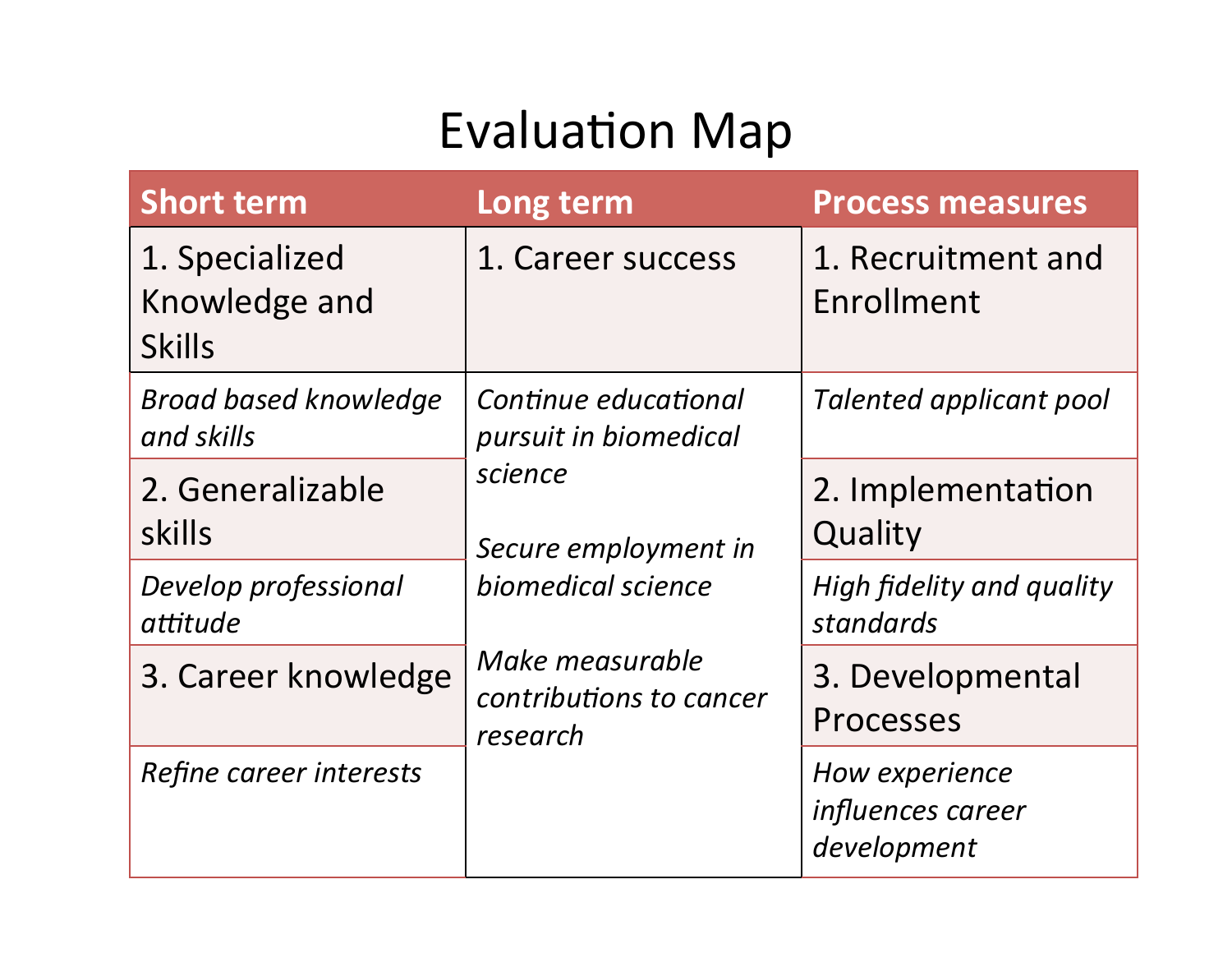| <b>Chicago South Side Cancer Disparities Outcomes</b> |        |  |  |  |
|-------------------------------------------------------|--------|--|--|--|
| <b>Educational accomplishments</b><br>$(2012 - 2016)$ | Number |  |  |  |
| <b>Presentations at AACR</b>                          | 12     |  |  |  |
| <b>Presentations at APHA</b>                          | 18     |  |  |  |
| <b>Mentored publications</b>                          |        |  |  |  |

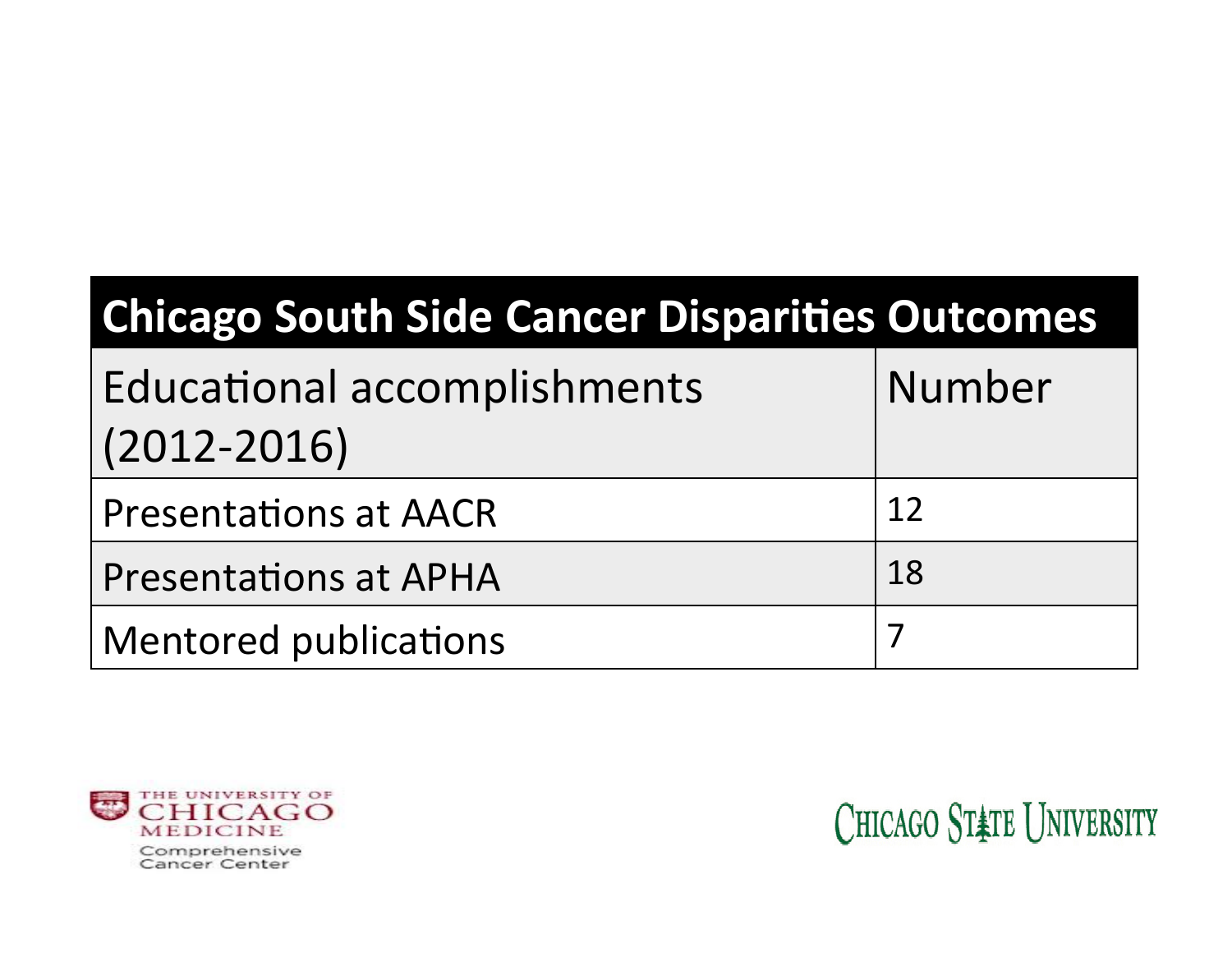| <b>Grants (2012-2015)</b>                     | <b>Title</b>                                                               | <b>Status</b>         |
|-----------------------------------------------|----------------------------------------------------------------------------|-----------------------|
| R24 HS0222063-01-UC                           | Partnership for Healthier Asians                                           | Awarded               |
| P20 CA 16558202S1-UC                          | <b>Diverse Learners</b>                                                    | Awarded               |
| P20 CA 16558202S1- CSU                        | <b>Beliefs SystemsCRC treatment Decisions</b>                              | Awarded               |
| P30 CA014599-36S1- UC                         | <b>Community Health Educator</b>                                           | Awarded               |
| <b>CDC-DP15-1502-UC</b>                       | <b>Cook County CARES</b>                                                   | Awarded               |
| 2P30CA014599-40S2-UC                          | <b>CURE</b>                                                                | Awarded               |
| <b>Komen Disparities Training</b><br>Grant-UC | <b>Graduate training in BRCA</b>                                           | Awarded               |
| R15MD010772-01-CSU                            | <b>Culturally Tailored Cancer Survivorship Program</b><br><b>Options</b>   | Submitted             |
| P20-MD008802-01-CSU/UC                        | <b>Chicago Biomedical Research Mentoring</b><br><b>Network</b>             | Scored, not<br>funded |
| U54MD009530-01-CSU/UC                         | Saftey NETS-Chicago                                                        | Scored, not<br>funded |
| R25 CA200511-01-UC/CSU                        | <b>Scholars in Oncology Associated Research</b>                            | Scored, not<br>funded |
| K08-Naylor-UC                                 | Effects of MD social networks on racial<br>disparities on CRC screening us | <b>Submit 6.2016</b>  |
| Mayo Clinic HD-CSU                            | <b>Start Moving, Start Living</b>                                          | Awarded               |